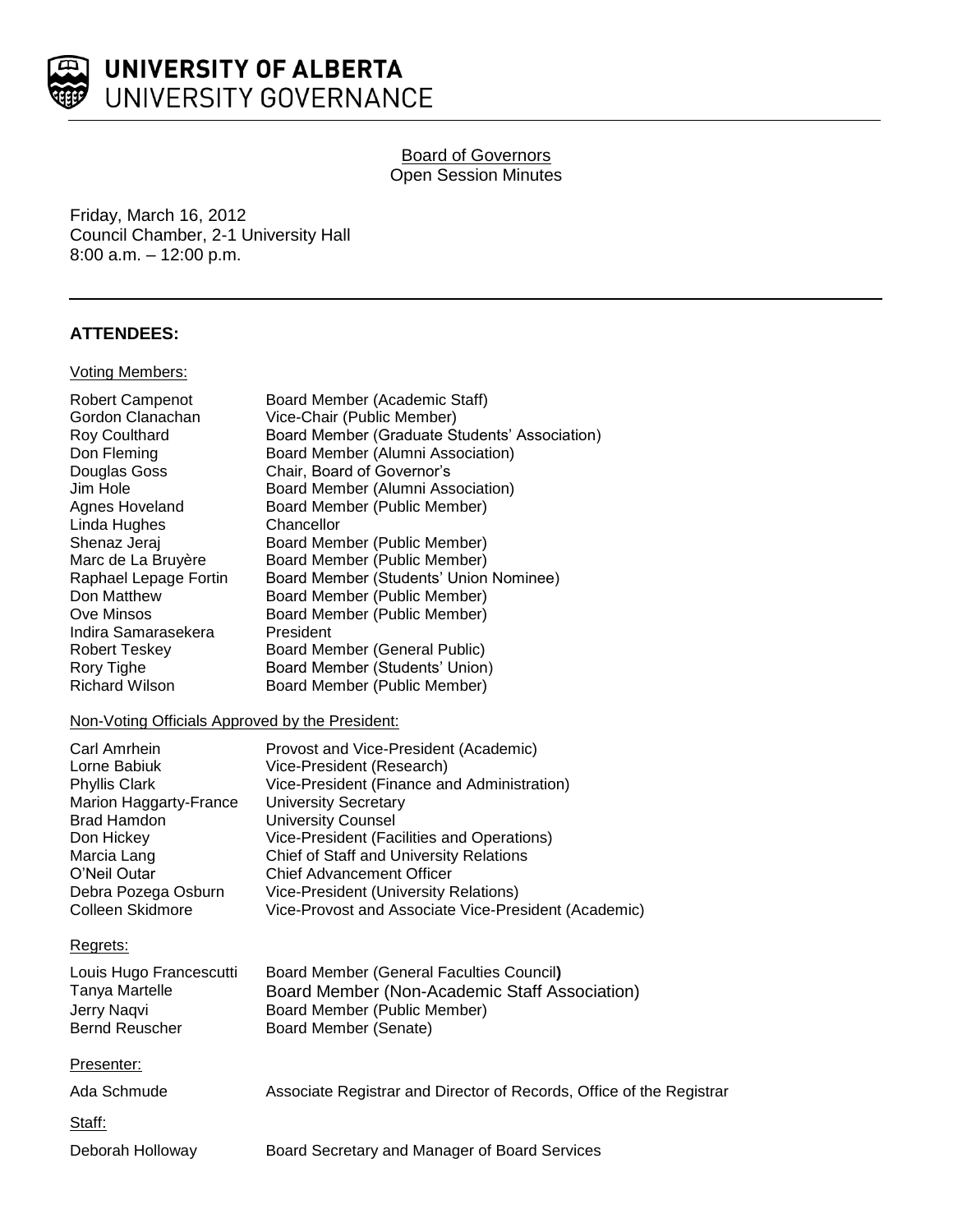# **OPENING SESSION**

## 1. *Chair's Session*

# 1.1 Call to Order and Confirmation of Quorum

Ms Holloway confirmed that the attendance constituted quorum. The Chair called the meeting to order at 8:00 am.

## 1.2 Approval of Open Session Agenda

Motion: de La Bruyère/Teskey

THAT the Board of Governors approve the Open Session Agenda, as circulated.

**CARRIED**

# 1.3 Conflict of Interest – Opportunity for Declaration related to Agenda

The Chair made note of the following:

- o The University of Alberta has policy and procedure in place for Conflict of Interest and Conflict of Commitment, and Board members make annual disclosures.
- $\circ$  In addition, Board members must declare any conflict related to the Board Agenda of each meeting and, in the event of such conflict, absent themselves from the discussion and voting on the item.
- o The *Post-Secondary Learning Act,* Section 16(5) states that: *The members of the board must act in the best interests of the university.*

The Chair invited members to declare conflicts of interest related to the Open Session Agenda of the meeting. The Chair observed no declarations and declared that the question was duly asked and answered.

# 1.4 Chair's Remarks

- The Chair provided a number of comments of interest to members including:
- He expressed appreciation to the members of the Board who attended the Board of Governors dinner the previous evening and thanked all members for their commitment.
- The Chair acknowledged and thanked Vice-Chair Mr Clanachan for his excellence service as Acting Chair.
- He welcomed members of a delegation from the University Management Program (China Group) who are attending the University for eleven weeks to complete the University Management Program.
- The Chair noted that Mr Colten Yamagishi, incoming President of the Students' Union and Mr Brent Kelly, incoming Board of Governors Representative were present at the meeting. He also noted that Ms Ashlyn Bernier, incoming President of the Graduate Students' Association, was unable to attend. The Chair thanked Mr Coulthard, Mr Rory Tighe, and Mr Lepage Fortin for their commitment and engagement during their terms.
- The Chair also welcomed Mr Dick Wilson back to the Board of Governors.
- He reminded Board Members of the deadline for completing the Board Evaluation.
- The Chair drew member's attention to a copy of a letter from the Minister of Advanced Education and Technology regarding Non-Instructional Fees.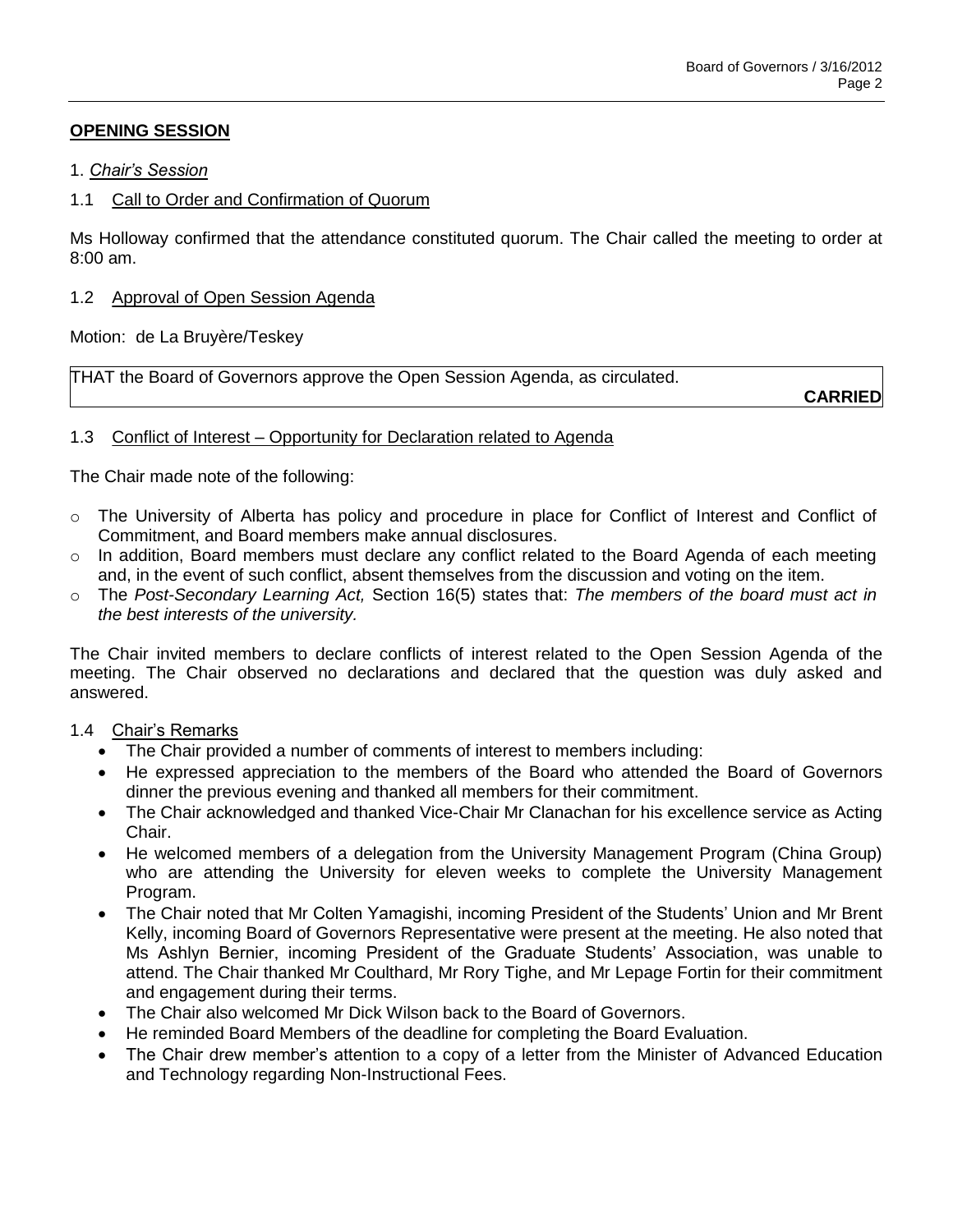# 2. *Report of the President*

Materials before members are contained in the official meeting file.

In addition to her written report, the President provided comments on the following matters:

- The President welcomed Mr Goss to his first meeting of the Board of Governors as Board Chair. She extended her thanks to Mr Clanachan for serving as Acting Chair.
- She reported that the agreements for the Physical Activity and Wellness (PAW) Centre are in place and acknowledged the significant effort of many parties to make this project a reality.
- The President reported that on March 1, 2012 the University officially launched its Water Initiative with an Honorary Degree conferral ceremony, followed by a panel discussion moderated by the CBC's Diana Swain with the three Honorary Degree recipients, Peter Brabeck Letmathe, Sunita Narain and Steve Hrudey. The first Water Initiative External Advisory Board meeting was held the following day. The Board is made up of a diverse group of international leaders in academics, industry, government and philanthropy.
- Earlier in the month, the President and the Presidents of the other U-15 universities, attended a meeting with the leaders of Germany's top universities and research institutes to discuss opportunities for collaboration.
- While in Europe, the President also attended a special alumni event in London which featured Dr. Rob Burrell, one of the University's top researchers in nanotechnology, as the guest speaker. The President also met with Gordon Campbell, the Canadian High Commissioner to the United Kingdom.
- The President extended her congratulations to three researchers from the Department of Chemistry, David Bundle, Todd Lowary and John Classen, who were part of a five-person team that won the prestigious Brockhouse Canada prize for Interdisciplinary Research in Science and Engineering. They were recognized for their efforts to develop vaccines for infectious diseases such as E. coli and tuberculosis.
- One of seven 2012 Killam Research Fellowships was awarded to University of Alberta mathematical biologist, Mark Lewis, for his groundbreaking work to develop mathematical models to predict animal movement and the spread of invasive species. The prestigious Killam fellowship comes with a prize of \$70,000 per year over two years, which will release Lewis from his teaching and administrative duties and allow him to focus on his research.
- The President reported that the University has been named one of Canada's Greenest Employers.
- The University's website was named the Best Education Site in Canada by Sitecore.
- The annual Festival of Teaching concluded earlier in the week. The President highlighted some of its key events.
- The President extended congratulations to Golden Bears and Pandas athletes for the following achievements:
	- The Canadian junior team curling team, all University of Alberta students who are also members of the Golden Bears curling squad, captured gold at the world junior men's curling championship in Sweden.
	- The Golden Bears basketball team captured silver in the gold medal final of the  $50<sup>th</sup>$  CIS men's basketball championship.
	- The Pandas also earned silver at the women's CIS volleyball tournament.
	- At the 2012 CIS track and field championships:
		- $\circ$  Stephen McPhee won gold in the men's long jump;
		- $\circ$  Kathryn McCaffrey captured silver in the women's 60 metre hurdles:
		- o Lindsey Bergevin collected the bronze in the women's pole vault.

The President responded to questions from members regarding the Water Initiative.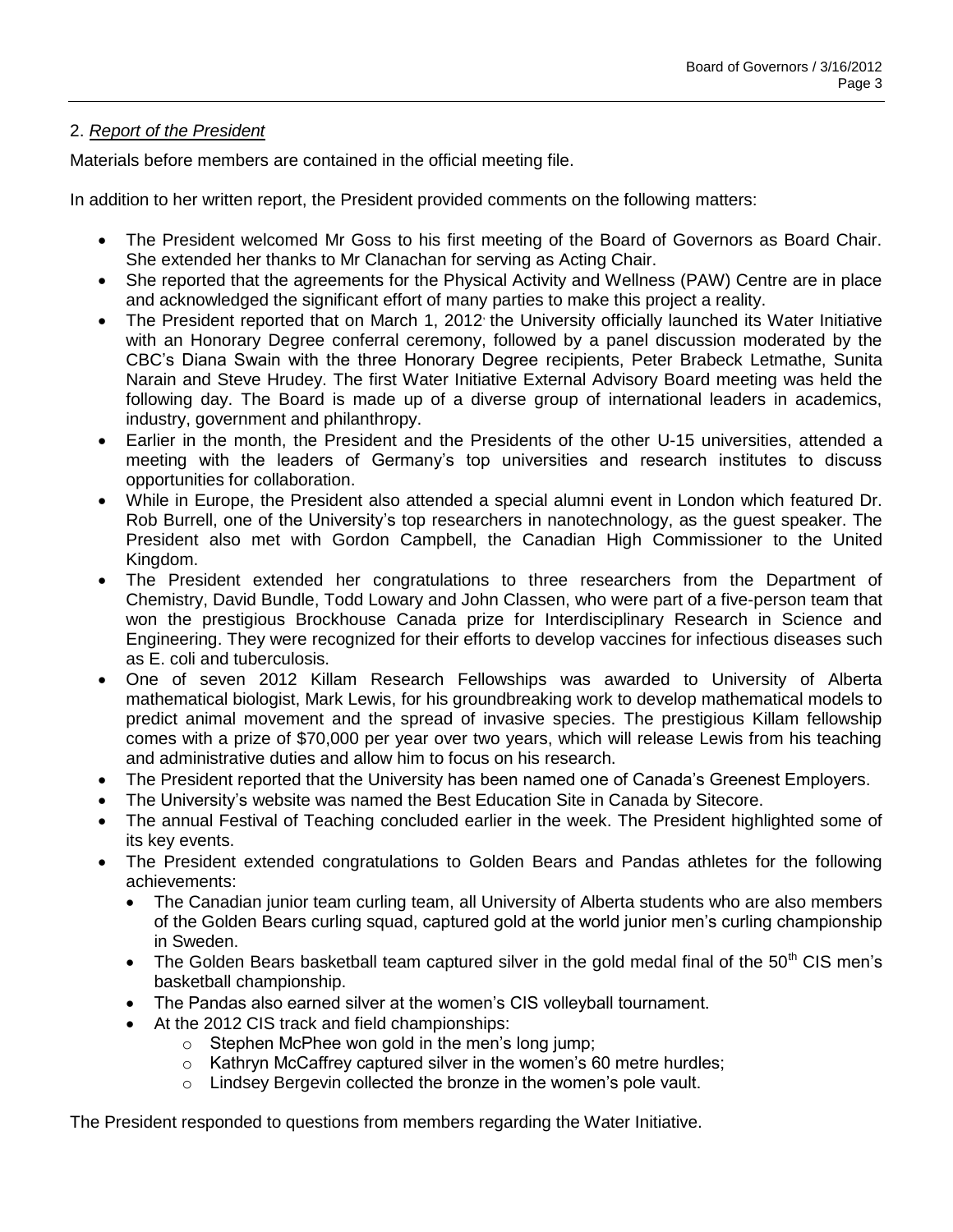3. *Approval of the Open Session Minutes of February 10, 2012*

## Motion: Lepage Fortin/Matthew

THAT the Board of Governors adopt the Open Session Minutes of its meeting on February 10, 2012. **CARRIED**

# **ACTION ITEMS**

## 4. *Joint Report of the Finance and Property Committee and Learning and Discovery Committee*

4.1 Comprehensive Institutional Plan (CIP)

Materials before members are contained in the official meeting file.

*Presenters:* Carl Amrhein, Provost and Vice-President (Academic); Lorne Babiuk, Vice-President (Research); Phyllis Clark, Vice-President (Finance and Administration); Don Hickey, Vice-President (Facilities and Operations); and Debra Pozega Osburn, Vice President (University Relations)

*Purpose of the Proposal:* Under guidelines from Advanced Education and Technology (AET), the University of Alberta has prepared the Comprehensive Institutional Plan (CIP) that incorporates the University's access plan, research plan, capital plan, and budgets into one comprehensive document. The CIP is for approval by the Board of Governors and is then filed with the appropriate Ministries of the Provincial Government.

The CIP is written in support of the University's vision and mission as outlined in Dare to Discover and its Academic Plan, Dare to Deliver. The CIP outlines the University's academic and research priorities as articulated in the Academic Chapter, which in turn drives the University's capital and resource allocation priorities.

### *Discussion:*

Dr Pozega Osburn introduced the item noting the document is required by the Government of Alberta. She described how it links the University's priorities to those of the Provincial Government.

Ms Clark outlined the consultation and governance. She also described the changes to changes to the CIP that resulted from the provincial budget announcement on February 9, 2012. She reviewed the proposed consolidated and operating budgets and indicated that the University would work toward eliminating the consolidated deficit for future years. She also reported that Ministerial approval for the consolidated deficit had been sought, noting that an answer has not been received.

Dr Amrhein drew member's attention to the vignettes appearing throughout the document, noting that they would serve multiple purposes beyond the CIP.

Mr Clanachan reminded members that both the Board Learning and Discovery (BLDC) and the Board Finance and Property Committee (BFPC) had recommended that the Board approve the CIP. He extended thanks to all involved in its development. Mr Minsos added that the document is considered best-in-class and that BLDC members enthusiastically supported it.

The presenters responded to questions and comments from members regarding: how the Government uses the document; whether the Board of Governors would receive updates on progress toward meeting goals; why water research was not included in the priorities; whether funding for resource requests not included in the budget would be sought; and how the document can assist the Board of Governors in articulating to the Provincial Government how the University can help with meeting their priorities.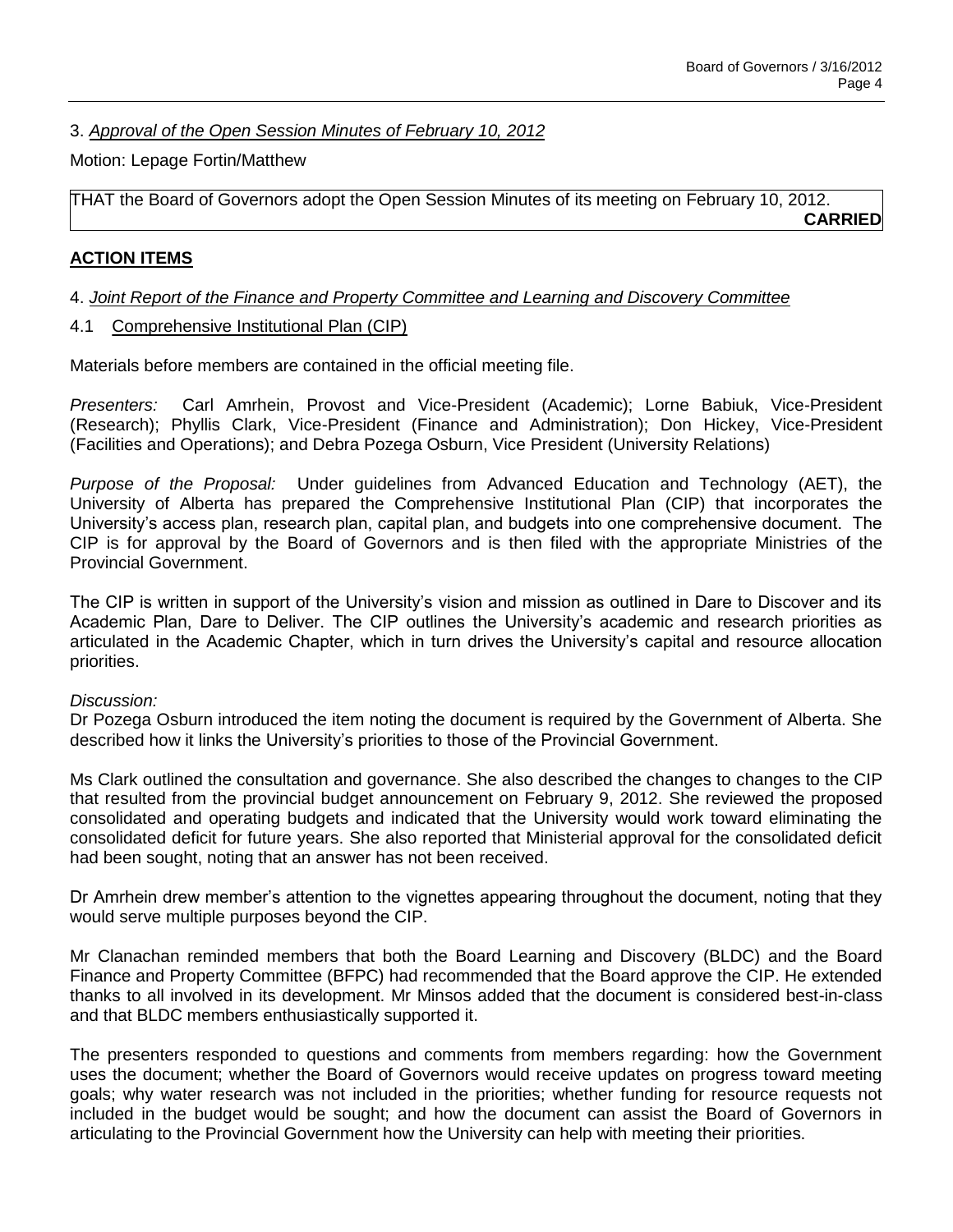Administration responded to concerns expressed by Mr Tighe regarding the continuation of the Common Student Space, Sustainability and Services (CoSSS) fee which he believes circumvents the Tuition Fees Regulation. He noted that he had requested a breakdown of expenditures associated with the CoSSS fee in order to determine whether any of that revenue is being directed to services that have an existing dedicated fee, whether the funds were, in fact, directed to common student space, sustainability and services; and whether or not there is a surplus of revenue generated by the fee, adding the reporting he received from Administration had been insufficient. Administration also responded to questions from members regarding whether or not revenue generate from the collection of the fee was being directed to general revenues, and whether the revenues are being applied as intended and in good faith.

## Motion: Clanachan/Minsos

Subject to Ministerial approval as per the Post-Secondary Learning Act, Section 78(3), THAT the Board of Governors, on the recommendation of the Board Finance and Property Committee, the Board Learning and Discovery Committee, and the General Faculties Council Academic Planning Committee, approve the University of Alberta's 2012 Comprehensive Institutional Plan (CIP), as set forth in Attachment 1 to the agenda documentation.

**CARRIED**

Mr Tighe opposed; Mr Coulthard and Mr Lepage Fortin abstained

# 5. *Report of the Finance and Property Committee*

5.1 Proposed Changes to Existing Mandatory Student Instructional Support Fees, Proposed New Mandatory Student Instructional Support Fees, and Proposed New Non-Instructional Fees

Materials before members are contained in the official meeting file.

*Presenters:* Carl Amrhein, Provost and Vice-President (Academic); Ada Schmude, Associate Registrar & Director of Records, Registrar's Office

*Purpose of the Proposal:* To establish new Mandatory Student Instructional Support Fees, to change certain existing Mandatory Student Instructional Support fees, and to establish new Non-Instructional Fees.

### *Discussion:*

Mr Clanachan presented the proposal.

The presenters responded to questions from members regarding why fees for consumables are only charged in some Faculties, and the timing of fee collection.

### Motion: Clanachan/Hole

THAT the Board of Governors, on the recommendation of the Board Finance and Property Committee and GFC Academic Planning Committee, approve the proposed changes to existing Mandatory Student Instructional Support Fees (set forth in Attachment 1), new Mandatory Student Instructional Support Fees (set forth in Attachment 2), and the new Non-Instructional Fees (set forth in Attachment 3), as submitted on behalf of the relevant Faculties/Departments by the Registrar's Advisory Committee on Fees (RACF), to take effect as noted in each respective attachment.

# **CARRIED**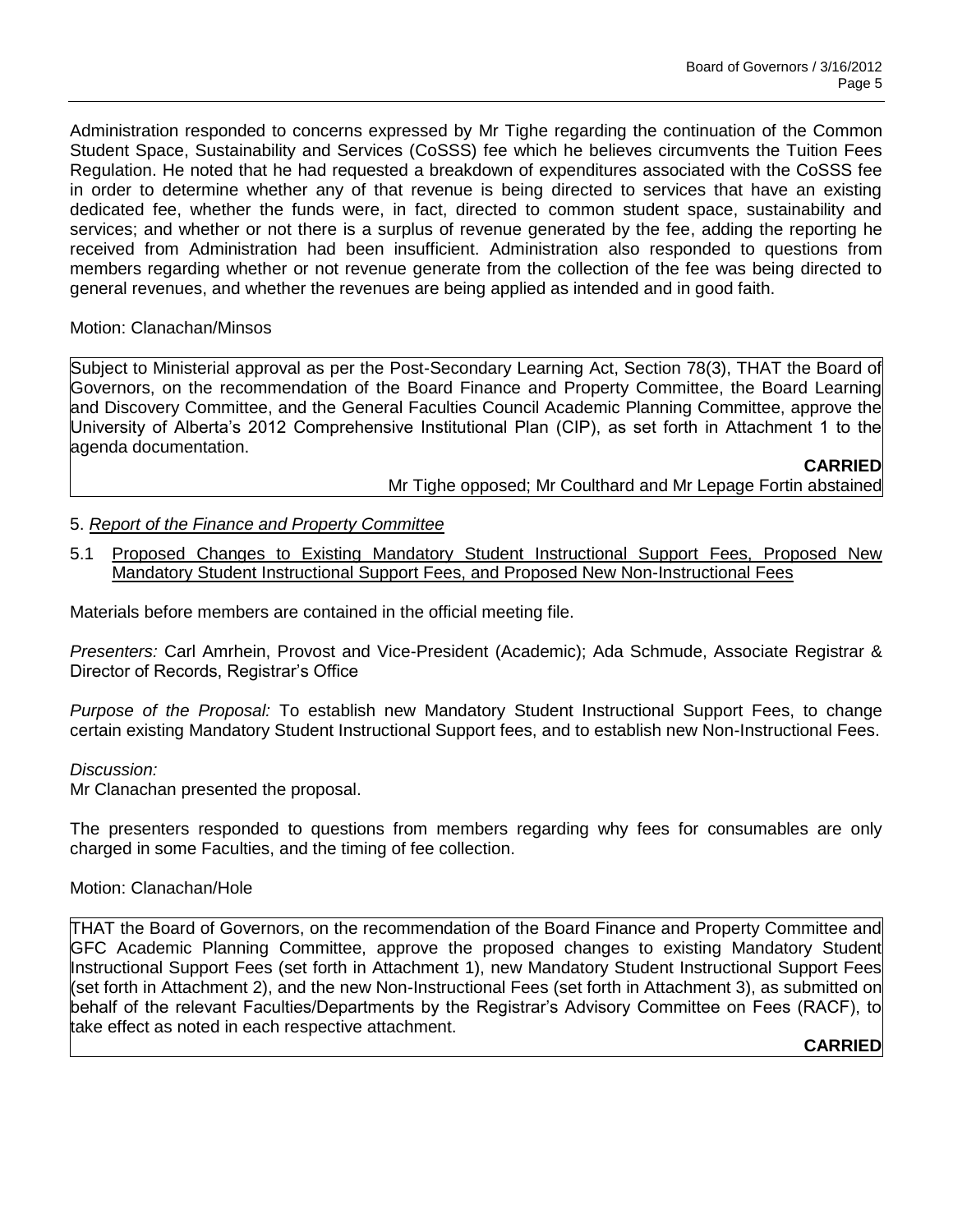## 5.2 Elimination of Fees for Deferred Examinations

Materials before members are contained in the official meeting file.

*Presenters:* Carl Amrhein, Provost and Vice-President (Academic); Ada Schmude, Associate Registrar & Director of Records, Registrar's Office

*Purpose of the Proposal:* To eliminate fees charged to students writing deferred examinations. The Office of the Registrar proposes the elimination of fees for examination deferrals in recognition of Section 44.8 of the GFC Policy Manual – University of Alberta Reasonable Accommodation Policy and, in addition, the need to maintain fairness to and consistency for all University of Alberta students granted deferred exams.

#### *Discussion:*

Dr Amrhein noted the widespread support for the elimination of this fee.

Mr Tighe and Mr Coulthard expressed their support for the proposal.

### Motion: Tighe/Coulthard

THAT the Board of Governors, on the recommendation of the Board Finance and Property Committee and GFC Academic Planning Committee, approve a proposal submitted by the Office of the Registrar for the elimination of fees for deferred examinations, as set forth in Attachment 3, to take effect upon final approval and for publication in the 2013-2014 University Calendar.

**CARRIED**

#### 5.3 Balmoral – Supplemental Capitalization Expenditure Authorization Request

Materials before members are contained in the official meeting file.

*Presenter:* Don Hickey, Vice-President, Facilities and Operations

*Purpose of the Proposal:* Amend the current CEAR for the Balmoral project to align with: revised budgets, additional funding sources, and reduction in Institutional commitments.

#### *Discussion:*

Mr Hickey introduced the item and reminded members that in June 2011 the Board approved an expenditure of twenty-one million dollars toward this project. He reported that the original budget posed substantial program and architectural challenges and that this additional funding would allow the project to proceed with the original program, meet architectural guidelines for South Campus, and provide for future fit out space. The proposed total funding would include a two-million dollar internal contingency fund.

Mr Hickey responded to questions from members regarding the process surrounding the request to the Government of Alberta to transfer funds from one project to another, and whether the University would incur any costs related to Alberta Health Services equipment.

### Motion: Clanachan/Hole

THAT the Board of Governors, on the recommendation of the Board Finance and Property Committee, approve an additional supplemental expenditure of eight million dollars (\$8,000,000) in Canadian funds for a total revised project cost of twenty-nine million dollars (\$29,000,000) for the Balmoral Facility.

**CARRIED**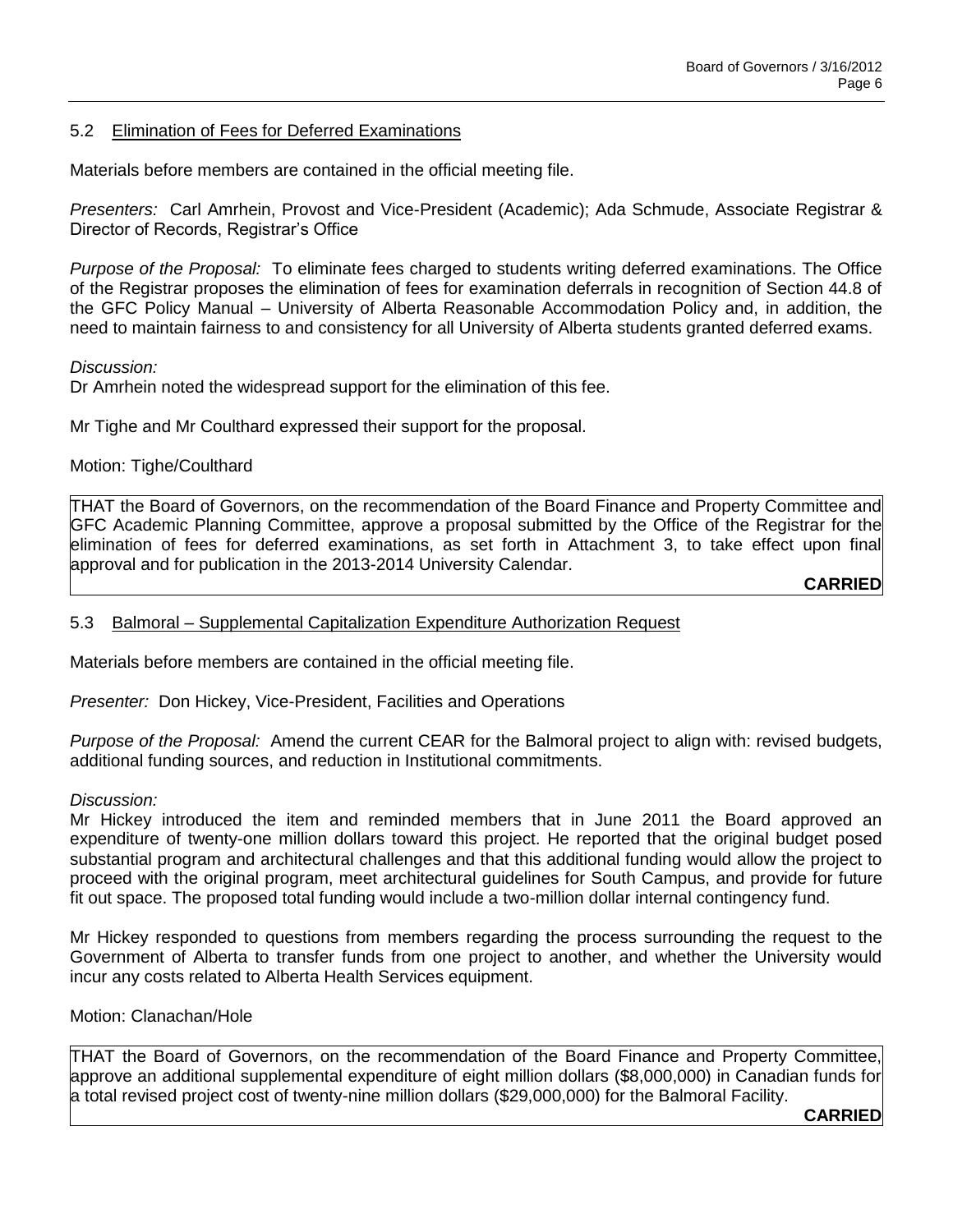# 6. *Report of the Board Chair*

### 6.1 Board Committee Appointments

Materials before members are contained in the official meeting file.

*Presenter(s):* Douglas Goss, Chair, Board of Governors; Marion Haggarty-France, University Secretary

*Purpose of the Proposal:* To consider revisions to the annual appointment roster to Board Committees.

*Discussion:*

The Chair noted that the revisions were to appoint Mr Wilson to the Board Audit Committee and the Board Human Resources and Compensation Committee, and to provide the Chair ex-officio status on all Board Standing Committees.

Motion: de La Bruyère/Hole

THAT the Board of Governors, on the recommendation of the Board Chair, Mr. Douglas Goss, approve the appointments to Board and other Committees as set forth in Attachment 1 to the agenda documentation. **CARRIED**

### **INFORMATION REPORTS**

#### 7 Report of the Audit Committee

Materials before members are contained in the official meeting file.

Mr Don Matthew, Chair of the Audit Committee, presented the Committee's Report to the Board of Governors.

### 8 Report of the Finance and Property Committee

Materials before members are contained in the official meeting file.

Mr Gordon Clanachan, Chair of the Finance and Property Committee, presented the Committee's Report to the Board of Governors.

### 9 Report of the Human Resources and Compensation Committee

Materials before members are contained in the official meeting file.

Mr Marc de La Bruyère, Chair of the Human Resources and Compensation Committee, presented the Committee's Report to the Board of Governors.

### 10 Report of the Investment Committee

Materials before members are contained in the official meeting file.

Mr Gordon Clanachan, acting on behalf of Mr Bob Kamp, Chair of the Investment Committee, presented the Committee's Report to the Board of Governors.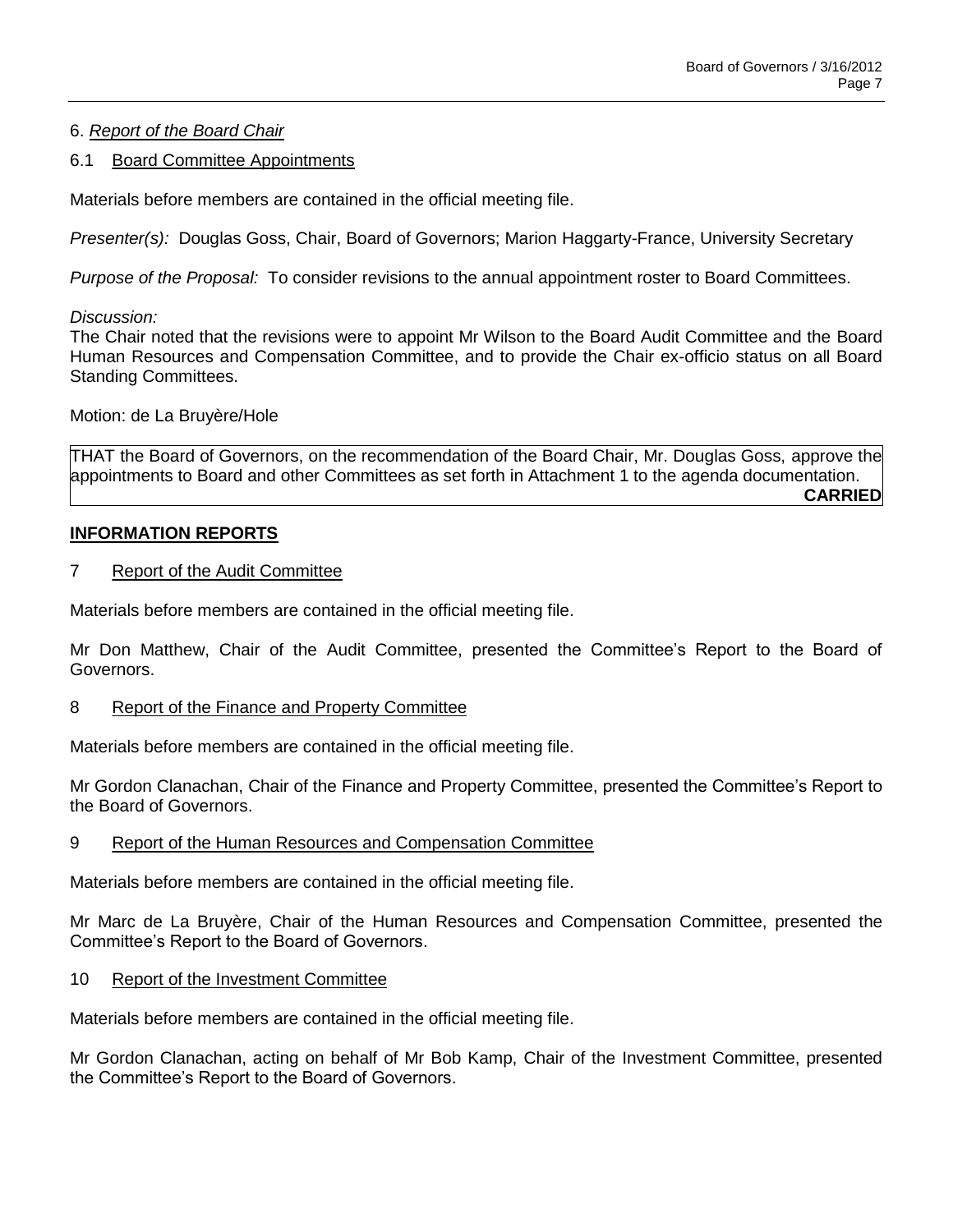### 11 Report of the Learning and Discovery Committee

Materials before members are contained in the official meeting file.

Mr Ove Minsos, Chair of the Learning and Discovery Committee, presented the Committee's Report to the Board of Governors.

### 12 Report of the Safety, Health and Environment Committee

Materials before members are contained in the official meeting file.

Mr Jim Hole, Chair of the Safety, Health and Environment Committee, presented the Committee's Report to the Board of Governors.

### 13 Report of the University Relations Committee

Materials before members are contained in the official meeting file.

Ms Agnes Hoveland, Chair of the University Relations Committee, presented the Committee's Report to the Board of Governors.

## **REGULAR REPORTS**

### 14.1 Report of the Chancellor

Materials before members are contained in the official meeting file.

Ms Linda Hughes, Chancellor, presented her report to the Board of Governors.

### 14.2 Report of the Alumni Association

Materials before members are contained in the official meeting file.

Mr Don Fleming and Mr Jim Hole, Alumni Representatives, presented the Alumni Association Report to the Board of Governors.

### 14.3 Report of the Students' Union

Materials before members are contained in the official meeting file.

Mr Rory Tighe, Students' Union President, presented the Students' Union Report to the Board of Governors.

### 14.4 Report of the Graduate Students' Association

Materials before members are contained in the official meeting file.

Mr Roy Coulthard, President, Graduate Students' Association, presented the Graduate Students' Association Report to the Board of Governors.